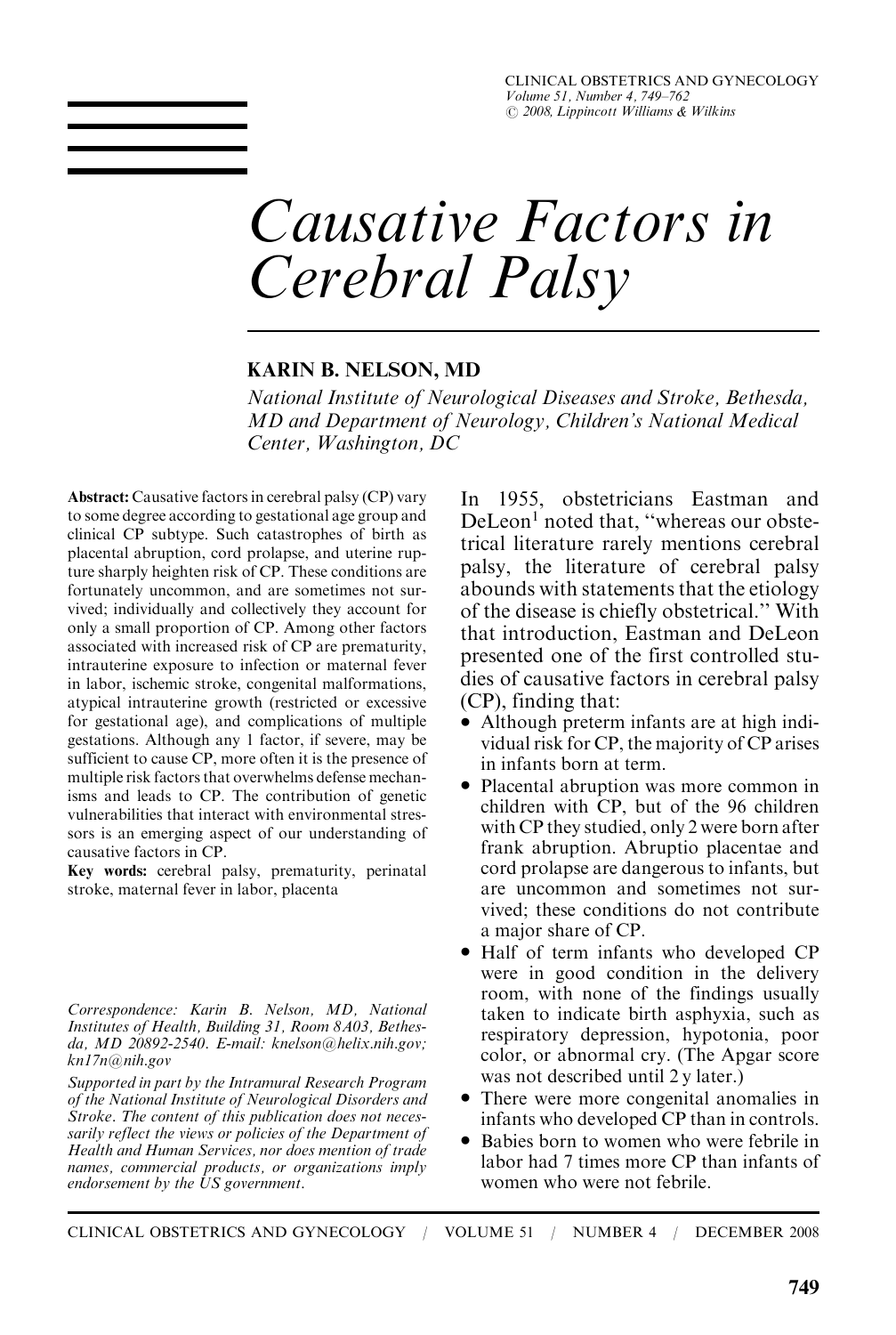These observations, published more than half a century ago, anticipated many of the results of later controlled studies and made it clear that clinically defined birth injury or birth asphyxia accounted for only a small minority of CP. In addition, this study recognized several nonasphyxial causal factors in CP.

From the earliest days of recognition of CP, in fact, it was known that a number of causative factors, including prematurity, infection, and complications of multiple gestations, could lead to CP. It was known on the basis of neuropathologic examination that ischemic arterial infarction of brain (stroke) was not rare in newborn infants. It was also recognized that many children with CP had experienced none of these causative factors, and that many children with one or more causative factors did not turn out to have CP. It required large controlled multivariable studies, of which Eastman and DeLeon presented the first impressive example, to take us the next step.

This review will examine the evidence concerning causative factors for CP, as these are known in early 2008 in studies of good medical quality of evidence.

## What Do We Know About Causes of CP and How Do We Know it?

After Eastman and DeLeon there were a succession of studies using maternal and birth information collected before outcome in the child was known. These studies in representative samples, many of them population-based, first appeared in the 1980s, starting with those of Fiona Stanley and her colleagues in Western Australia. Then followed the Collaborative Perinatal Project and studies in California, Sweden, and Victoria and South Australia. Many of these used large regional databases to ascertain outcome, and 1 group of studies was based on a large health maintenance organization.

Most of the recent studies have been analytically more sophisticated than their predecessors. Recent investigations have incorporated neuroimaging information, which has added importantly to our knowledge of underlying pathobiology (see Inder, this volume). It is these large methodologically careful studies that bring us to our current understanding of causes of CP, a better though still very incomplete state of knowledge.

Many papers have entered the literature in which causes of CP were assigned without controlled study, a subjective procedure that allows investigators to state causes according to their own expectations and assumptions. In what follows, uncontrolled studies and those employing retrospective data ascertained after disability in the child was identified, which entails the possibility of recall bias, are not included.

Controlled population-based studies are necessary for the identification of major causes of clinical disorders, and for studies of prognosis. Such studies do not, however, identify rare conditions whose recognition requires uncommon procedures or highly specialized knowledge, such as the Worster-Drought syndrome or DOPA-responsive dystonia, although the latter is important to recognize because of its responsiveness to treatment.<sup>2</sup> There are trade-offs of large and generalizable samples versus specialized focus, and studies that optimize each are needed to provide a 3-dimensional picture.

Several themes will emerge from this review: dominant causes of CP differ somewhat according to gestational age and clinical CP subtype. Although often discussed as if they were causes of later disability, low Apgar scores and respiratory depression and other signs of neurologic depression in the newborn infant are results of their own antecedents, and if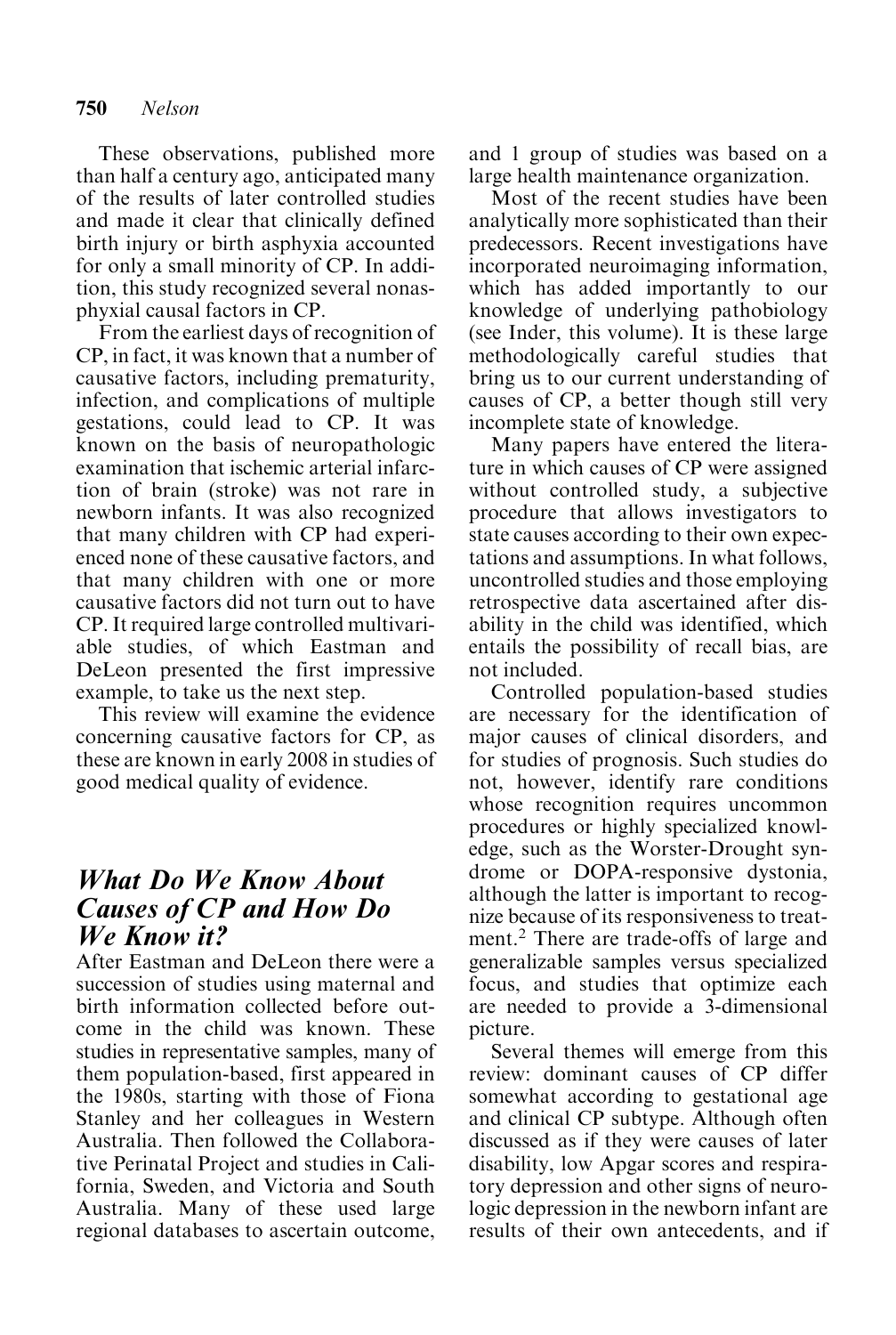adequate resuscitation is available are not causes in themselves. These signs are not specific to asphyxial etiologies and do not serve to establish the cause of depression in the neonate. A single severe exposure such as uterine rupture or massive abruption can be sufficient to cause CP, but much more often it is not a single cause, but rather multiple concurrent risk factors that precede CP. And multiple risk factors markedly increase risk.

Controlled studies, neuroimaging<sup>3</sup> and clinical, $4-6$  based on populations provide the best available estimates of the proportion of CP accounted for by each etiologic factor (Table 1).

#### Causative Factors not Uniform in Different CP Subtypes and Gestational Ages

Vulnerabilities to CP differ at different gestational ages, and a somewhat different range of causative factors is apparent for different CP subtypes.<sup>7</sup> In-term and near-term infants, hemiparetic (1-sided) and quadriparetic (4-limb) CP are the most common clinical subtypes, whereas in preterm and very preterm infants spastic diplegia (legs affected more than arms) is the predominant form of spastic involvement.

| <b>TABLE 1. Estimates of Proportion of</b> |  |
|--------------------------------------------|--|
| Cerebral Palsy in Term and                 |  |
| Near-term Infants Attributed               |  |
| to Major Causes in Population-             |  |
| <b>based Studies</b>                       |  |

| Neuroimaging based $3$                       |               |
|----------------------------------------------|---------------|
| Perinatal ischemic stroke                    | $22\%$        |
| Congenital malformation                      | 15            |
| White matter disorder                        | 12            |
| Hypoxia-ischemia                             | 5             |
| Clinical studies                             |               |
| Intrauterine exposure to                     | $11\% - 12\%$ |
| inflammation <sup>3,4</sup>                  |               |
| Birth asphyxia <sup>5</sup>                  |               |
| Complications of multiple birth <sup>6</sup> |               |
|                                              |               |

#### Causative Factors in Cerebral Palsy 751

At the head of the list of causes of hemiplegic CP, according to neuroimaging studies,<sup>8</sup> are perinatal stroke and congenital malformations. Hemiplegic CP is due to a focal, or sometimes a multifocal, pathology, and not the result of generalized hypoxia-ischemia.

Spastic diplegia, the CP subtype that is most common in premature infants, can also occur in infants who were products of pregnancies that went to term. Causal factors for spastic diplegia include evidence of intrauterine infection, premature rupture of membranes, and multiple gestation.<sup>9</sup> Several studies have found preeclampsia to be ''protective'' against CP. It is still unclear whether preeclampsia is just less toxic than inflammation as a factor leading to preterm birth, or there really is some factor associated with preeclampsia or its treatment that is beneficial—such as perhaps magnesium sulfate administered for preeclampsia.10

Quadriplegic (4-limb) CP can be caused by any pathology that inflicts bilateral and widespread damage to brain. Spastic quadriplegia, especially if accompanied by movement disorder, is the form of CP that results from global hypoxic-ischemic events,<sup>11</sup> although such events are not the only possible causes of this clinical syndrome.

#### Birth Asphyxia: What it Does and Does not Cause

Birth asphyxia can cause CP. It has been demonstrated repeatedly in controlled population-based studies, however, that interruption to oxygen supply to the fetus does not account for most CP. The term "chronic hypoxia" is sometimes employed but is vague and unverifiable; if it is used to indicate the presence of placental vascular disease, such vasculopathy might interfere with oxygen transport, but would be likely to interfere with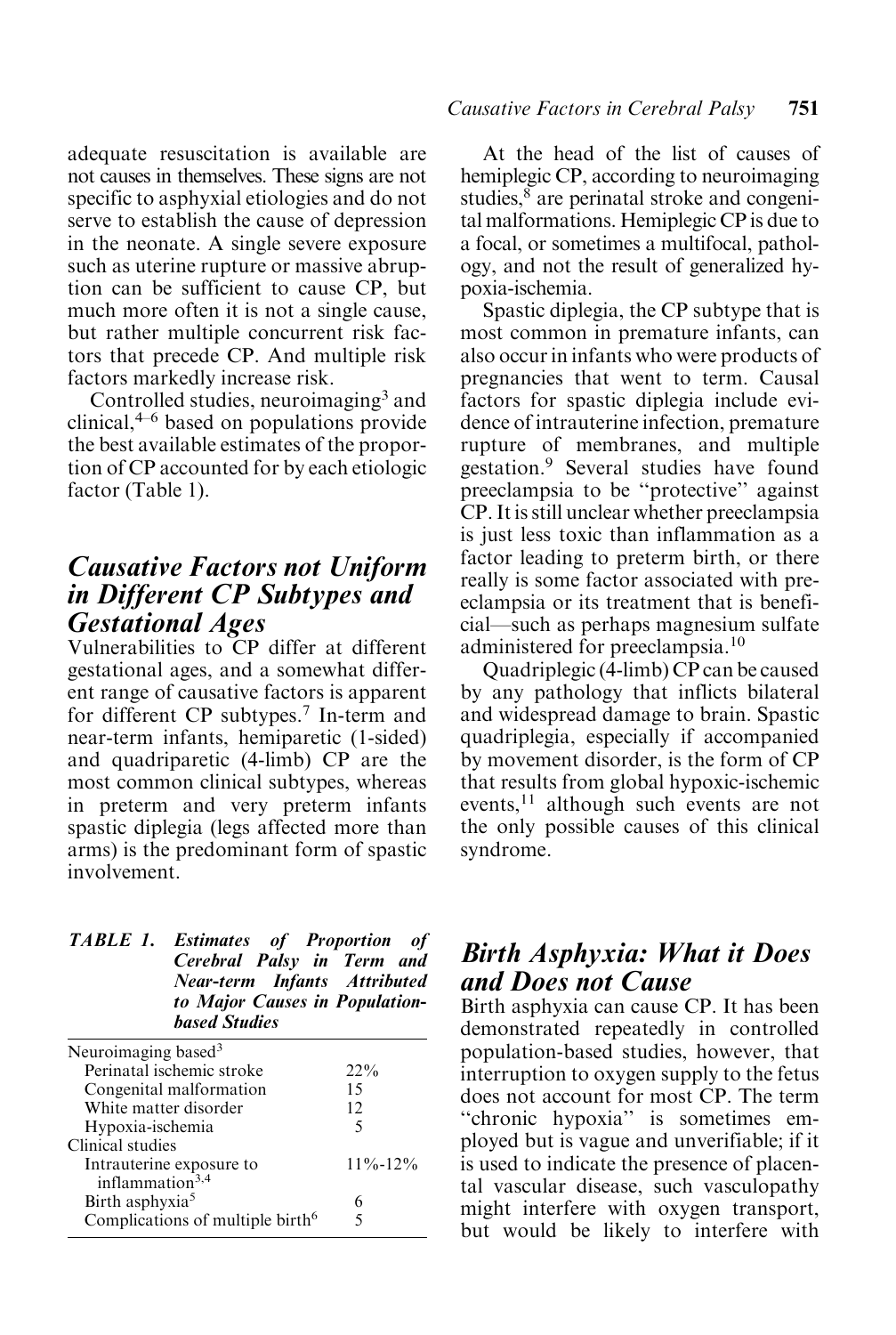production and transport of many other molecules in addition to oxygen.

Over the decade of the 1990s, there was a 90% decrease in diagnoses of birth asphyxia as recorded on vital documents in California, where 1 in 9 American children is born.<sup>12</sup> There was no change in CP rate in children born in a region of California in that period. The decline in birth asphyxia diagnosis agrees with decline in very low Apgar scores in Western Australia without a decrease in the CP rate. Such observations should stimulate questioning of previous assumptions relating birth asphyxia and CP.

More direct evidence of the contribution of birth asphyxia to CP comes from large controlled studies in populations. In agreement with Eastman and DeLeon, half or three-quarters of infants with later-diagnosed CP were not markedly depressed in the newborn period.13 Furthermore, of those infants who were depressed or manifested neonatal encephalopathy, a majority did not have a recognized asphyxial precursor to their depression. In a population-based American study, only 6% of children with CP had had a recognized birth complication capable of interrupting oxygen supply to the fetus.4 Among term-born children in a well-planned study in a regional cohort who had encephalopathy and seizures, acidosis, and renal dysfunction in the neonatal period and later 4-limb CP, only a third had recognized intrapartum asphyxial events that seemed to account for this clinical sequence.<sup>14</sup> In the remainder of affected infants, despite the similarity of the clinical features, the cause or causes was not apparent. This study did not include placental pathology. Similar findings are noted in several studies of antecedents of severe depression in term infants who were candidates for hypothermic therapy for ''hypoxic-ischemic encephalopathy.''

Neonatal encephalopathy is an inevitable intermediary between asphyxial birth and long-term neurologic disability.<sup>15</sup> Infants who have undergone acute asphyxia during birth, sufficient to produce irreversible brain injury, do not rapidly recover normal neurologic and systemic status. Of term infants with encephalopathy, only a minority had experienced recognized compromise to oxygen flow around the time of birth. Some other candidate conditions have been identified, including maternal thyroid abnormalities and maternal fever in labor.<sup>16</sup> Thus, the clinical picture of respiratory and neurologic depression in the newborn is not specific as to etiology. A low Apgar indicates that an infant is ill, and is not in itself informative as to the cause of that illness. Chorioamnionitis, for example, is known to increase risk of low Apgar scores, meconium in the amniotic fluid, and neonatal seizures,  $17,18$ so these signs can be—often are—related to infectious or inflammatory rather than asphyxial conditions.

The CP that birth asphyxia does cause is spastic 4-limb involvement, spastic quadriplegia<sup>11</sup>; there are other potential causes of that syndrome. Global hypoxiaischemia is not a likely cause of hemiplegic CP or spastic diplegia. Global hypoxiaischemia is not a plausible cause of CP in an infant who did not manifest encephalopathy in the newborn period.

Interventions based on the birth asphyxia hypothesis have not led to a decrease in CP. An important example is the repeated observation that electronic fetal monitoring, introduced in the hope of recognizing and intervening early in a developing asphyxial state, has not been followed by a reduction in frequency of CP.<sup>19</sup> This disappointing SAGA is summarized by the title of one review, ''Birth can be a hazardous journey: electronic fetal monitoring does not help.''<sup>20</sup>

Unfortunately, although it would seem straightforward to prevent the small share of CP that is related by asphyxial events, that has not proven to be so. This fact suggests that we have been operating,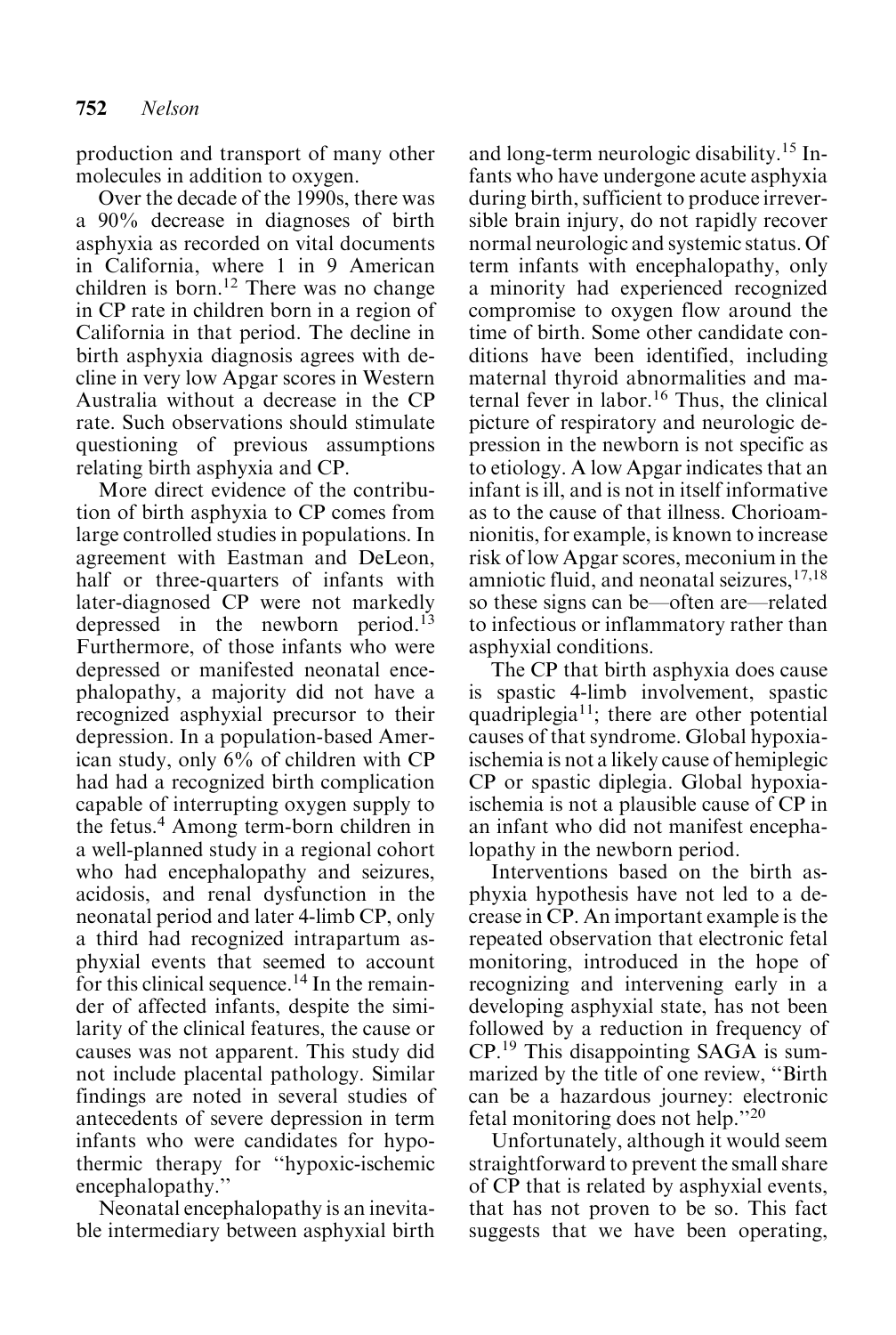clinically and experimentally, with too simple a conceptual model. There is clinical and experimental evidence that nonasphyxial factors can be sufficient antecedents to CP. In addition, asphyxia-ischemia can interact with other causal factors such as inflammation, the joint occurrence of both further multiplying risk. Other causative factors may also interact with these. Thus, hypoxia-ischemia may arise at a cellular level downstream in a pathobiologic process that began with other instigators, and the clinical features may not distinguish primary from secondary or tertiary effects.

The question is seldom asked, if there was asphyxial-ischemic injury as part or all of the pathogenesis of depression in the neonate, when did that asphyxial injury occur? That question is critical to development of effective strategies for prevention, as an acute interruption of oxygen supply to the infant before or during birth would probably require very different action for primary prevention, as compared with a defect in perfusion or cellular response far down the causal chain.

Abnormalities in the fetus can contribute to an aberrant process of labor, as exemplified by the observation that children with cortical malformations much more frequently than others experienced ''intrapartum complications, which could lead to the misdiagnosis of hypoxicischemic encephalopathy.<sup>"21</sup>

An intriguing observation in a study of Wu et al<sup>22</sup> raises questions about the assignment of asphyxial etiology based on neuroimaging findings. Chorioamnionitis was most tightly linked with CP risk in infants whose neuroimaging studies were read as indicating ''hypoxic-ischemic brain injury."<sup>22</sup> Perhaps the downstream consequences of insults of varying etiology can produce similar imaging findings, that is, these imaging findings may, like the clinical signs of neonatal depression, not be etiologically specific.

#### Prematurity

Birth too early in gestation is a very important causative factor for CP, risk per infant being increased up to 100-fold. Preterm and very preterm birth are relatively uncommon among all births, however, so prematurity contributes half or less of CP. The CP that arises in very prematurely born infants is commonly spastic diplegia, and the underlying brain pathology as explored by neuroimaging is white matter disorder.

Intrauterine infection or inflammation and prolonged rupture of membranes are important antecedents of preterm birth, and also of CP in prematurely born children. A recent report indicates that fetal exposure to a variety of viruses may be associated with hypertensive disorders of pregnancy, a risk factor for CP, and cytomegalovirus was also associated with risk of birth before term,<sup>23</sup> an example of a potential chain of causal links in which the cause of preterm delivery may also be a cause, in addition to the prematurity itself, of brain injury in the early-born fetus.

In addition to infection or inflammation, risk factors for premature birth include previous preterm birth, black race, low maternal body mass index, vascular disease, and multiple gestation.24 Medical indications for preterm delivery include preeclampsia or eclampsia and fetal growth restriction. A genetic contribution to preterm birth is estimated to account for  $20\%$  to  $40\%$ .

## Atypical Intrauterine Growth

Babies who are small for dates at birth are at increased risk for CP, a relationship often cited. Equally striking, and much less often cited, is the fact that babies who are large for dates are also at increased risk: there is a U-shaped curve, with heightened risk associated with growth abnormalities at both ends of the scale.

A host of growth factors can influence size at birth, some of them after only a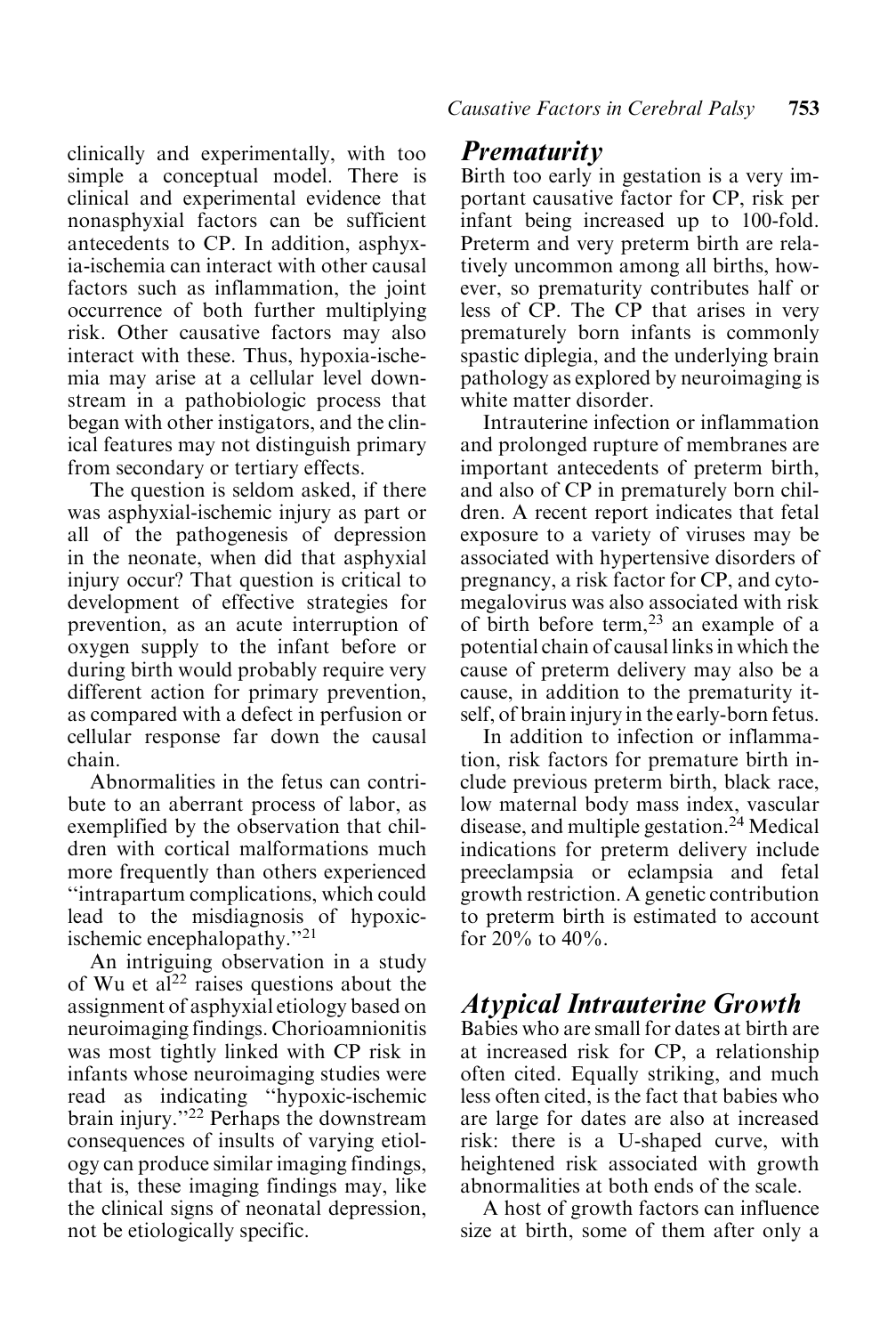brief early exposure. Clinical characteristics of mother or child that are associated with fetal growth restriction include chromosomal abnormalities (infections such as TORCH agents, malaria, HIV), preeclampsia, systemic maternal vascular disease, or thrombophilia. It is possible experimentally to produce growth retarded fetuses by clamping uterine arteries, but it is unknown whether this procedure models a mechanism that occurs with substantial frequency in human fetal growth restriction.

Size larger than the norm for gestational age is also associated with risk of CP. Some of this excess risk may be related to size per se leading to problems in delivery. The classic risk factor for macrosomia is maternal diabetes, although in most studies diabetes itself does not seem to increase risk for CP in the infant. Both excessively small and excessively large babies are at higher risk for perinatal stroke than infants near the mean of weight for dates.25

Cloned animals sometimes die before birth with a ''too big syndrome'' that includes a placenta of excessive size. Assisted reproductive technologies seem to be associated with a small but significant increase in risk of imprinting disorders such as Beckwith-Wiedemann syndrome, which is associated with large fetal size, suggesting that epigenetic mechanisms may sometimes be associated with excessive fetal growth.<sup>26</sup>

## Infection, Inflammation, and Maternal Fever in Labor

Congenital TORCH infections (toxoplasmosis, rubella, cytomegalovirus, herpes virus, and other microorganisms including those of hepatitis B, syphilis, and HIV) and streptococcus B can be transmitted from mother to infant, affect the brain of the infant, and produce congenital motor disability, CP. What is the evidence that microorganisms, or factors associated with them, can cause CP without known invasion of the infant brain?

It is more than half a century since Eastman and DeLeon reported that women who were febrile in labor had babies with 7 times the rate of CP as women not febrile during delivery.<sup>1</sup> In data of the National Institutes of Health Collaborative Perinatal Project (NCPP), women febrile during pregnancy with urinarytract infections had infants whose tested intelligence was lower, even after adjustment for socioeconomic factors. Gilles et al<sup>27</sup> followed these findings with experimental evidence of white matter abnormalities in the brains of kittens exposed prenatally to infection.

Also in NCPP data, routinely performed examination of the placenta revealed that moderate or severe inflammatory infiltrates in umbilical cord, were associated with heightened risk of CP both in term and preterm infants; in the years of the NCPP, survival of preterm infants was chiefly limited to those not severely preterm. Infants exposed in utero to inflammation had lower Apgar scores.<sup>28</sup> This observation has been confirmed in many subsequent studies.

In a population-based study in northern California, evidence of maternal infection or fever during the admission for delivery was associated with risk of CP in infants of normal birth weight, and with admission to a neonatal intensive care unit, neonatal seizures, and meconium aspiration. A recent paper agrees that meconium passage is commonly due to inflammatory, not asphyxial, factors.18 Most infants exposed to inflammation or fever in utero did not experience prolonged rupture of membranes or sepsis in the newborn period.

There are now many other studies regarding term and near-term infants, all consistent in finding an association of maternal infection or fever with low Apgar score, neonatal encephalopathy and seizures, and with CP risk. The evidence is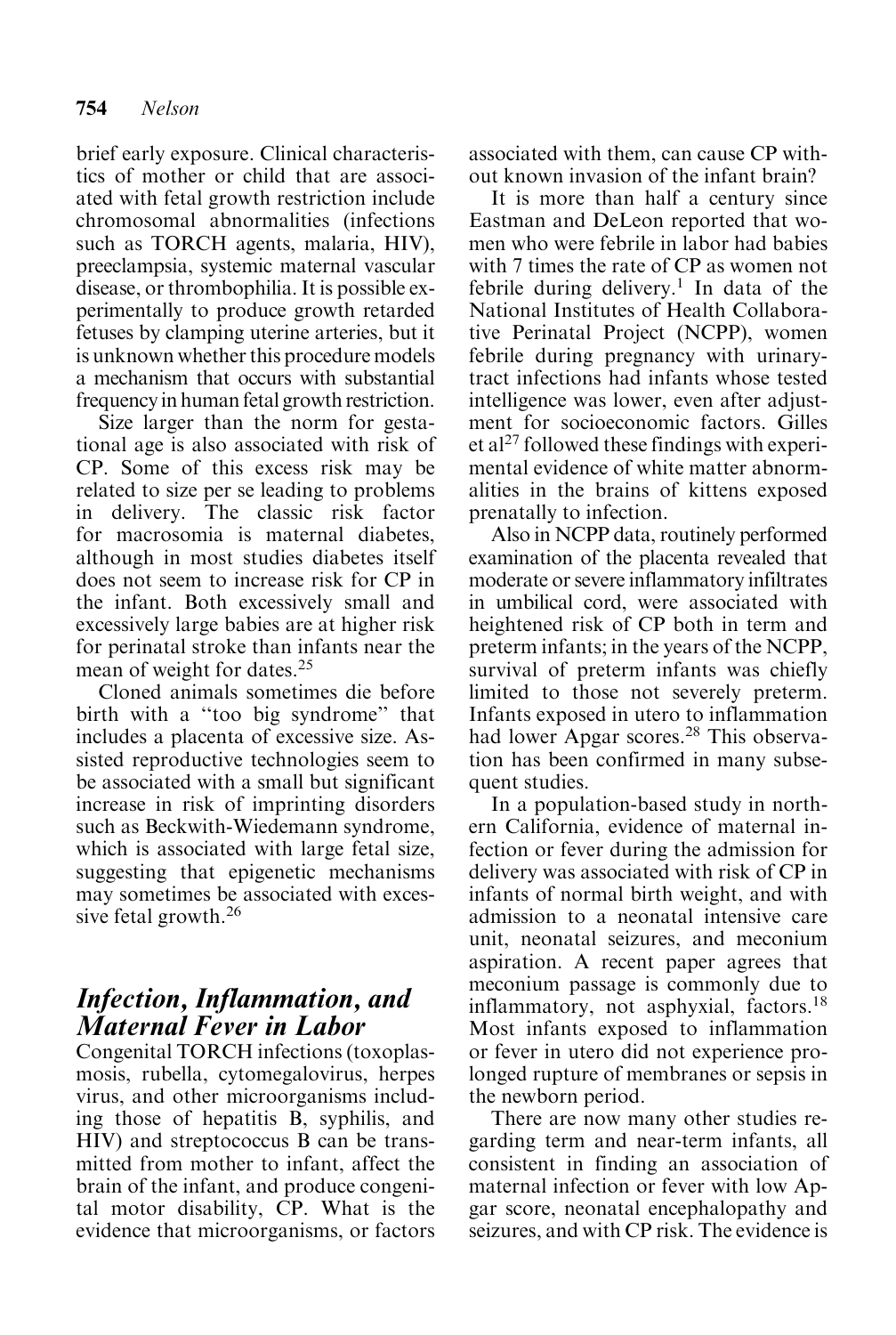less consistent, but also dominantly positive, concerning the association of inflammatory indicators with CP in very preterm infants. Study of this association in very premature infants is plagued by uncertainty about how best to deal with the important predictor, gestational age. Very premature babies often experience postnatal episodes of sepsis or suspected sepsis that complicate interpretation of the relationship of intrauterine events with long-term outcome.

There has been little systematic study of infectious or inflammatory maternal conditions that occur in pregnancy but before the admission for delivery as risk factors for CP.

Repeated observations, then, document that intrauterine exposure to indicators of inflammation are linked with CP risk, and that this is a common cause of low Apgar scores, other signs of neonatal depression, and CP risk. Vulnerability of the very young brain to inflammatory mediators is evidenced by the fact that administration of interferon-a, an inflammatory cytokine given to shrink lifethreatening hemangiomas, has been followed by development of spastic diplegia in infants less than a year old, but not in older children or adults.29

As chorioamnionitis and perhaps other infections seem to be a common antecedent to encephalopathy in the neonate and to later CP, should there be aggressive efforts to detect and treat infection? Should antibiotic use be more widespread in pregnancy? Willoughby and Nelson<sup>30</sup> have discussed reasons for caution: identification of infecting agents is difficult but necessary if treatment is to be effective. Placental infection frequently involves multiple organisms that would require different therapeutic agents. Antibiotics are not necessarily free of neurologic risk; for example, metronidazole, a radiation-sensitizing antibiotic used in a number of trials for prevention of preterm birth, can cause an encephalopathy. Administration of a number of antibiotics can affect cytokine, prostaglandins, nitric oxide, and other systems relevant to infant brain development. The possibility of unintended consequences is real, so that randomized trials of antibiotic interventions that include observations of the infant at least through the neonatal period are needed as the necessary basis for responsible action.

# Perinatal Ischemic Stroke

Perinatal stroke is a cerebrovascular event occurring during fetal or neonatal life before 28 days after birth. As used here the term excludes hemorrhagic stroke. The separation between ischemic and hemorrhagic lesions can be difficult as ischemic lesions can undergo secondary hemorrhage after reperfusion, and venous infarcts, also excluded by definition, are often hemorrhagic.

Arterial ischemic stroke in the perinatal period has been recognized as a major cause of CP only in recent years, as the use of computed tomography and magnetic resonance imaging have been applied with increased frequency to infants and young children. The diagnosis of perinatal stroke can be suspected but not established in surviving children without such imaging procedures because clinical signs of stroke in the newborn period are variable, nonspecific, and often absent. Cranial ultrasonography is not a sensitive test for stroke. The frequency with which stroke is detected, and therefore the observed prevalence, are also related to the frequency of use of imaging procedures. In a study in which magnetic resonance imaging was relatively often employed, unilateral strokes were identified in 1:2300 term infants during the nursery period.<sup>31</sup> Not included in that study, about a third of strokes are bilateral and many perinatal strokes are not recognized until after the newborn period.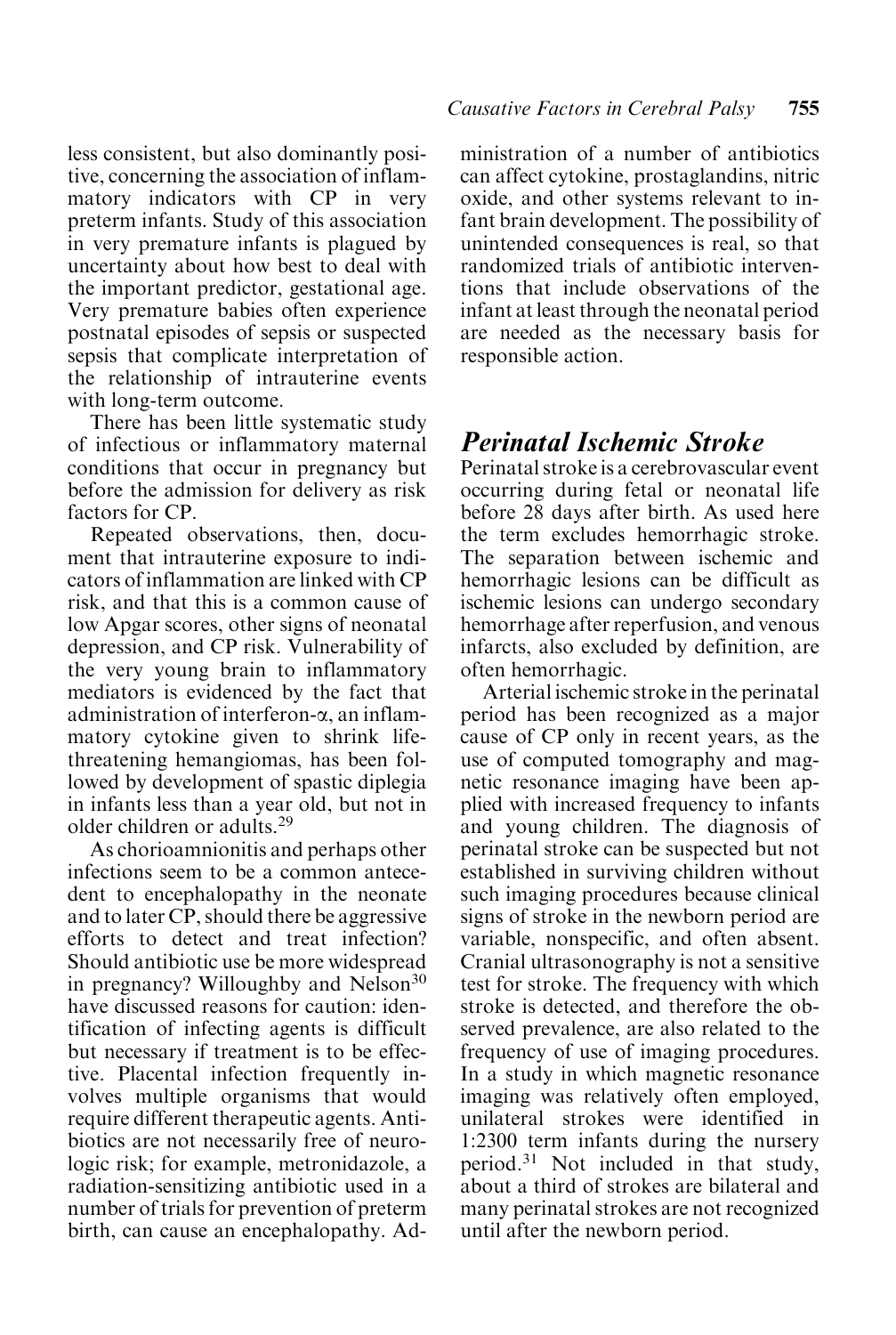Newborn infants with stroke seldom display asymmetrical movement or strength, as would older children and adults. The most common finding to lead to imaging, and thus to diagnosis, is neonatal seizures. There may be apnea, hypotonia, or other nonspecific signs. Many infants appear well between seizures, but some display neurologic depression and encephalopathy and received diagnosis of ''birth asphyxia'' or ''hypoxic-ischemic encephalopathy.'' Vasculopathy in the placenta has been linked with encephalopathic manifestations<sup>32</sup> and may underlie the fetal distress and neonatal depression that sometimes is observed in infants with perinatal stroke.

Some infants who appeared neurologically intact as newborns may be diagnosed in later months or years when the child learns to reach with one hand but not the other, indicating a developing hemiparesis, or fails to meet developmental milestones, or experiences the onset of a postneonatal seizure disorder. Retrospective diagnosis in such cases depends on neuroimaging. There has been no test of consensus in the reading of the films on which diagnosis is based, either with respect to neonatally recognized or retrospectively diagnosed stroke.

Stroke is much more common in the perinatal period than during childhood or at any time until late middle life. Thromboses at other sites are also relatively common in the period immediately surrounding birth. It is unlikely to be a coincidence that maternal pregnancyrelated stroke is also most common in the few days immediately before or after birth, a period during which coagulation status is maximally altered in both mother and infant.

Known risk factors for perinatal stroke include disorders of mother, placenta, and infant. Normal pregnancy is, overall, a prothrombotic and proinflammatory state. Primiparity, preeclampsia, and a history of impaired fertility and its treatment have been observed in association with perinatal stroke.<sup>33</sup> Maternal or family history of thromboembolic disease, advanced maternal age, obesity, surgery (including surgical delivery), dehydration or shock, and prolonged bed rest are risk factors for thrombosis in the mother, as is a history of maternal migraine.34 (Migraine and its treatment have not been examined as potential risk factors for stroke in the infant, although headache of migrainous sort is a common complaint in children who have experienced perinatal stroke.) Infection and inflammation are important triggers of thrombosis. Preeclampsia, a maternal risk factor for stroke in the infant, is also associated with risk of ischemic stroke in young women at times remote from pregnancy, and is a risk factor for stroke in the child, and may be associated with thrombophilia.

Both fetal growth restriction and excessive size for gestational age are relatively common in infants with strokes, and a number of authors have observed maternal complains of decreased fetal movements in infants who had perinatal seizures. In the infant, the procoagulant and proinflammatory character of this period, and the high hemoglobin in fetus and neonate, traction on neck vessels, inflammation, dehydration, hypotension, use of intravascular catheters, and importantly the presence and nature of placental thrombotic lesions are associated with perinatal stroke. Thrombotic lesions are the most common finding in placentas of infants with CP.<sup>35</sup> Despite the probable relevance of thrombotic and/or inflammatory vasculopathy in the placenta to the occurrence of perinatal stroke, only a few studies have examined the association of specific findings in the placenta to risk of stroke in the infant.

About half of infants with stroke investigated for thrombophilias are observed to have one or more such findings. Thrombophilias are also common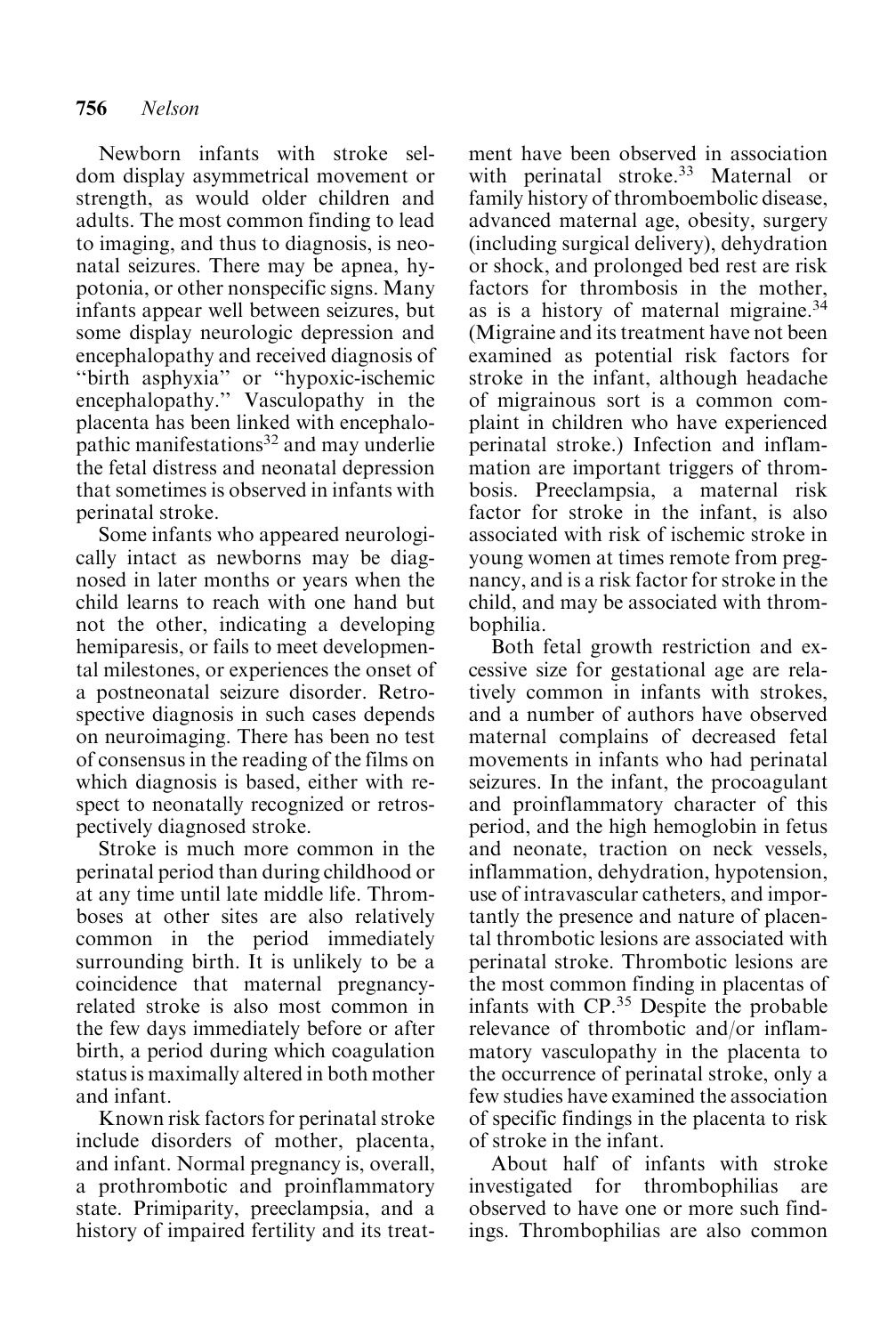in the unaffected population, however, so it is necessary to study and interpret these thrombophilias with care. Unless thrombophilic factors are multiple or accompanied by a family history of thromboembolic events, there is no consensus that these provide information that should guide clinical management.

Perinatal stroke has seldom been reported in more than 1 nontwin child in a sibship, so it seems likely that environmental factors play an important role. Despite that, few studies focus on environmental factors in perinatal stroke.

#### Congenital Anomalies

The consistent observation that children with CP have more congenital anomalies than other children is an important part of the evidence that prenatal factors contribute to CP. Recent studies linking population-based registries for CP and for congenital malformations reinforce previous observations noting congenital malformations of head, clefts of lip or palate, and gut atresias in CP.<sup>36</sup> Other noncerebral anomalies may also be more common.

## Multiple Gestation

Twins are at greater risk for CP than singletons, and the risk in triplets is higher still. Many factors have been considered in analysis of this heightened risk, including birth sequence and mode of delivery, presentation, size, size discrepancy, congenital anomalies (more common in monozygotic twins), and many others. The evidence is that 2 factors are predominant in contributing to CP risk in multiple gestation: the tendency of twins and higher order multiple births to be born prematurely, and death of 1 infant. In a study that included more than a million births, the highest rates of CP were in surviving twins whose co-twin was stillborn  $(4.5\%)$ , died soon after birth  $(6.3\%)$ , or had  $CP$  (11.8%).<sup>37</sup> CP risk after co-twin death was similar for same-sex and for different-sex pairs (the surrogate for zygosity in a large study in which zygosity could not be determined reliably).

Monozygotic twinning with conjoined circulations in the placenta underlies much of the hazard to a twin or triplet when a co-twin or co-triplet dies in utero. In that situation, the death of 1 twin is followed by vascular collapse in the survivor. If this sequence occurs early in gestation, congenital anomalies can be the result in the survivor. There may be other mechanisms of brain injury in the survivor of a co-twin death, in addition, and anything that harms 1 infant lethally might harm the other sublethally.

The "vanishing" of a twin is fairly common early in pregnancy. Some children who were twins early in gestation may be born as singletons, and bear the consequences of co-twin loss.

# Placental Pathology

''The placenta remains a neglected source of discovery.''38 Examination of the placenta can help in the understanding of etiology and can influence workup and perhaps treatment decisions when outcome is adverse.

The relationship of chorioamnionitis with CP risk has been indicated. In material assembled for medicolegal review, the most common placental finding was thrombotic lesions,  $35$  and the relationship was especially strong if evidence of inflammation was also present. $39$  Gross findings indicative of disturbance of uteroplacental circulation, marked perivillous fibrin deposition, and ischemic changes in placental villi were associated with presence of white matter disorder, the lesion commonly underlying spastic diplegic  $CP<sup>40</sup>$ 

Chronic villitis, a disorder affecting 5% to 15% of term placentas, is characterized by focal areas of inflammation with mononuclear cells and areas of fibrinoid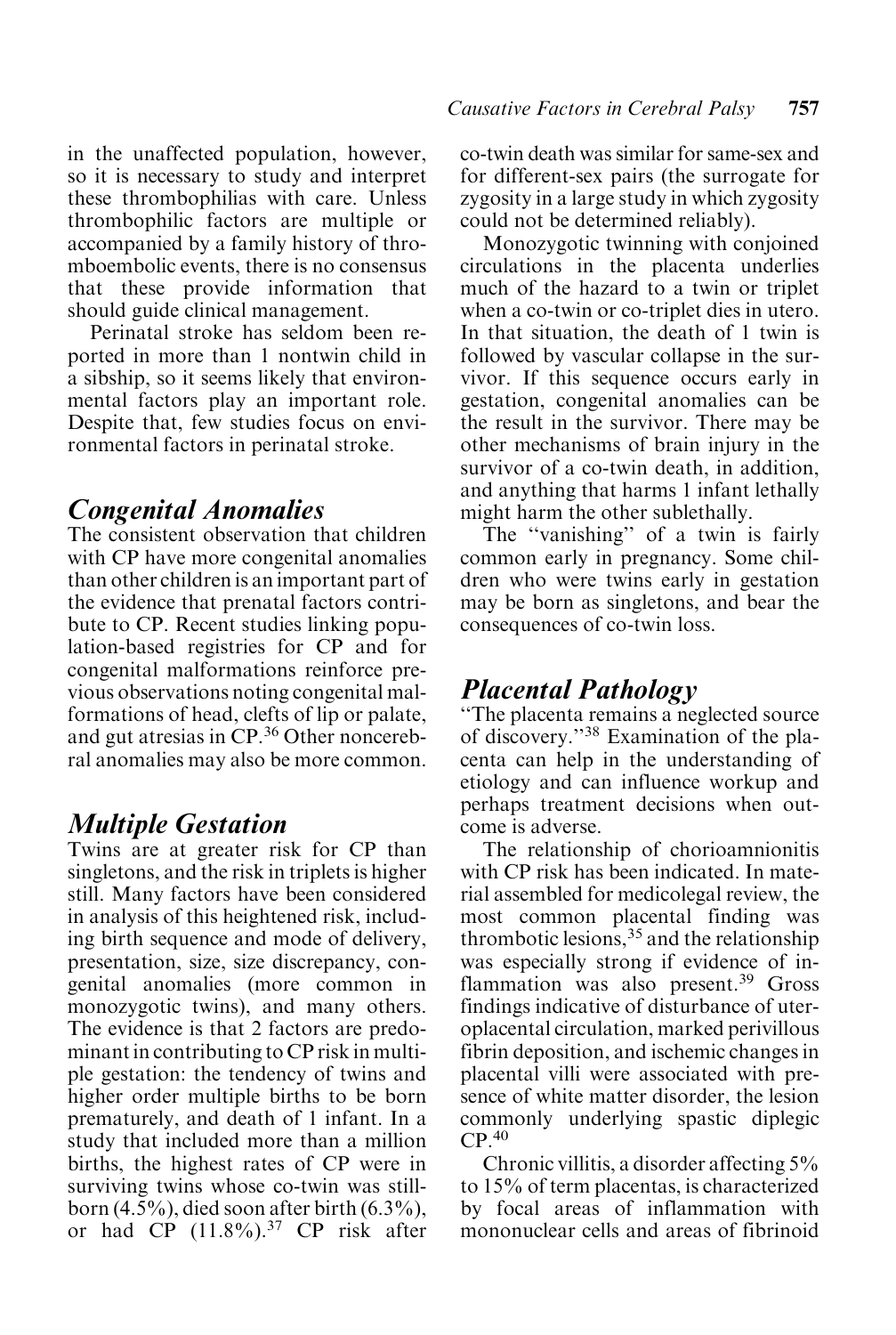necrosis, and often recurs with subsequent pregnancies. When lesions are widely distributed, it is associated with growth restriction, preterm birth, and preeclampsia. The etiology is not well understood but is thought to be related to autoimmune or alloimmune disease.41

In the event of fetal or neonatal death and failure to obtain an autopsy, placental examination can be informative. $42$ 

Once placental tissue has been cut and put into preservative, it can be sectioned and made available to an experienced pathologist long after the delivery. It would be good policy for the placenta of every depressed term newborn to be saved, preferably for immediate examination, but if not, as a resource for investigation of etiology at a later time.

# **Genetics**

Familial aggregation of CP has been reported in populations with high rates of consanguinity, and in a national Swedish database an increased risk for CP was observed in families.<sup>43</sup> Genetic factors can influence CP risk at a number of points along the causal pathway. A number of maternal and pregnancy conditions that are risk factors for CP have a genetic component, including preterm birth, placental abruption, preeclampsia, and chorioamnionitis. Thrombophilias underlying perinatal strokes often have a genetic basis. Genetic variants of certain inflammatory cytokines<sup>44</sup> and an apolipoprotein E variant<sup>45</sup> have been linked with CP risk. Exploratory studies suggest that variants of nitric oxide synthase contribute to CP risk.<sup>46,47</sup> The results of studies to date are compatible with roles in CP pathobiology for inflammation, coagulation, control of blood flow, and function of vascular endothelium in placenta and brain.

Thus, CP can be seen as a common complex disorder, in which many genes contribute to risk and environmental factors and their interaction with genetic characteristics are important determinants of disease occurrence. Only a beginning has been made in studies to examine gene-gene and gene-environment interactions, but much hope for further progress depends on such studies in future.

# Multiple Risk Factors

In some cases a single overwhelming factor such as acute interruption of oxygen supply during birth is a sufficient cause of brain injury and subsequent CP. Much more often, however, multiple risk factors converge to overwhelm natural defences. Examples documented in clinical and experimental studies are the interaction of intrauterine exposure to inflammation and asphyxial injury, and the interaction of multiple thrombophilias with one another and with environmental risk factors. The prominence of multiplicity of risk factors in human CP is one reason why many animal experiments do not accurately model the clinical disorder.

The strong contribution of multiplicity of risk factors to CP etiology means that a linear causal chain is often not evident. A causal web is a more realistic model, and can mean that results of a given perturbation may be difficult to predict.

# Neonatal Encephalopathy

Neonatal encephalopathy is a necessary intermediary between birth asphyxia and CP in term and late preterm infants. All studies that have examined the issue find that only a minority of cases, including those meeting strict criteria for ''hypoxicischemic encephalopathy'' and having CP as the later outcome,  $14$  can account for only a minority of cases by such ''sentinel events'' during birth as uterine rupture, cord prolapse, or major placental abruption. What causes the majority of such cases that look clinically identical during the newborn period? This is an important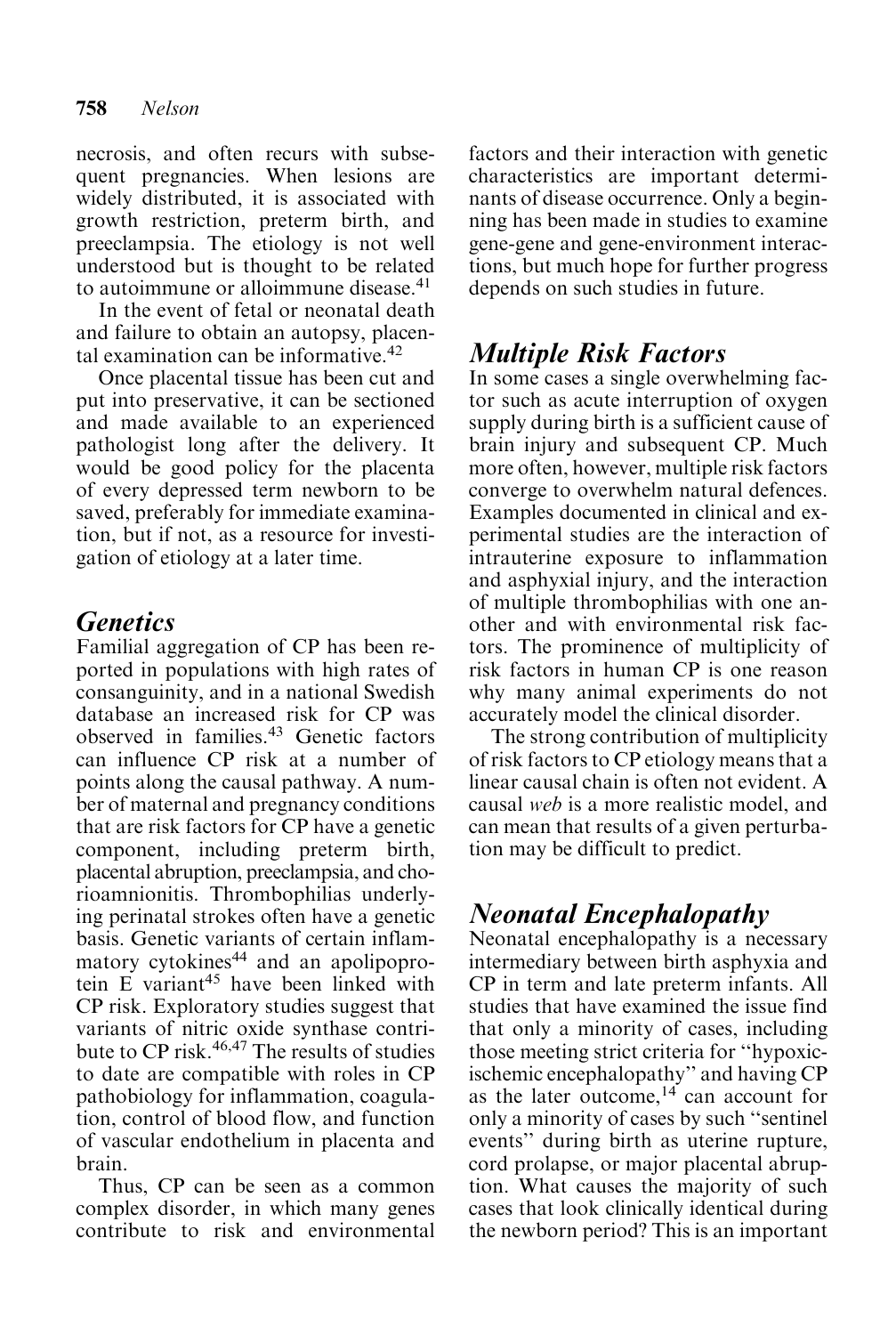unanswered question. The study of Badawi and others<sup>16</sup> contain some hints, including maternal fever in labor, maternal thyroid disorder, family history of neurologic disease, and other factors. Incorporation of broader maternal medical history and of examination of placental pathology might advance knowledge in this area, which remains, despite its importance, highly underresearched.

#### Clues not Pursued

The literature contains a number of observations that have not, to date, been followed up to establish whether these are dead ends or opportunities for new advances. For example, 3 large population-based studies have found lengthy maternal menstrual interval to be associated with CP risk.48–50 What might this mean? A major cause of aberrant menstrual spacing is polycystic ovary syndrome (PCOS), which is also associated with reduced fertility, obesity, preeclampsia, a procoagulant and proinflammatory state, preterm birth, and need for special care for the infant, all of which are risk factors for perinatal stroke or for CP more generally. In a small randomized trial, treatment of PCOS seemed to improve pregnancy outcome, but CP was not among the outcomes studied. Is PCOS, a common and treatable condition, linked with CP? No study has sought to find out.

Maternal thyroid disease has been related to neonatal encephalopathy in 3 studies (including Ref. 16) in term infants, to  $CP<sub>148</sub>$  to decreased  $IO<sub>251</sub>$  and to congenital deafness.52 Antithyroid antibodies are present in  $10\%$  of pregnancies<sup>53</sup> and  $10\%$  of neonates.<sup>54</sup> No study has sought to examine further the possibility that thyroid hormone level or presence of antithyroid antibodies contributes importantly to encephalopathy in term neonates or to CP, although if present these associations would suggest potential therapeutic interventions.

The literature relating placental pathology to maternal conditions, neonatal status, and long-term outcome in the child is limited in amount and methodologically suboptimal, yet it contains hints of important relationships that have gone largely unstudied to date. It seems that inflammatory and thrombotic lesions, especially when these occur together, are associated with high risk of CP. But there has been to date no study in a large and representative population that connects the dots of maternal and family history, genetic and acquired thrombophilias, maternal and pregnancy history, placental histology, and descriptors of neonatal and later neurologic outcome.

## Where to From Here?

The development of large CP registries and regional and national birth cohort studies will make it possible to determine outcome in the child without the need for expensive, difficult, and potentially biased (by nonrandom missingness) follow-up studies. Linkage of these records for the child with maternal medical records will permit investigation of the association of CP with such maternal conditions as PCOS, thyroid disease, and lupus.

Neonatal nurseries often care for ill infants, preterm and term, without knowledge of the placental histology or of maternal or delivery factors that can strongly influence prognosis in the infant, such as presence of maternal fever during labor. More workup of ''hypoxicischemic encephalopathy'' babies would probably be contributory, and more interaction between obstetric and neonatal caregivers to assemble the information needed would enable better differential diagnosis and specific management.

For any term or near-term infant who is markedly depressed in the delivery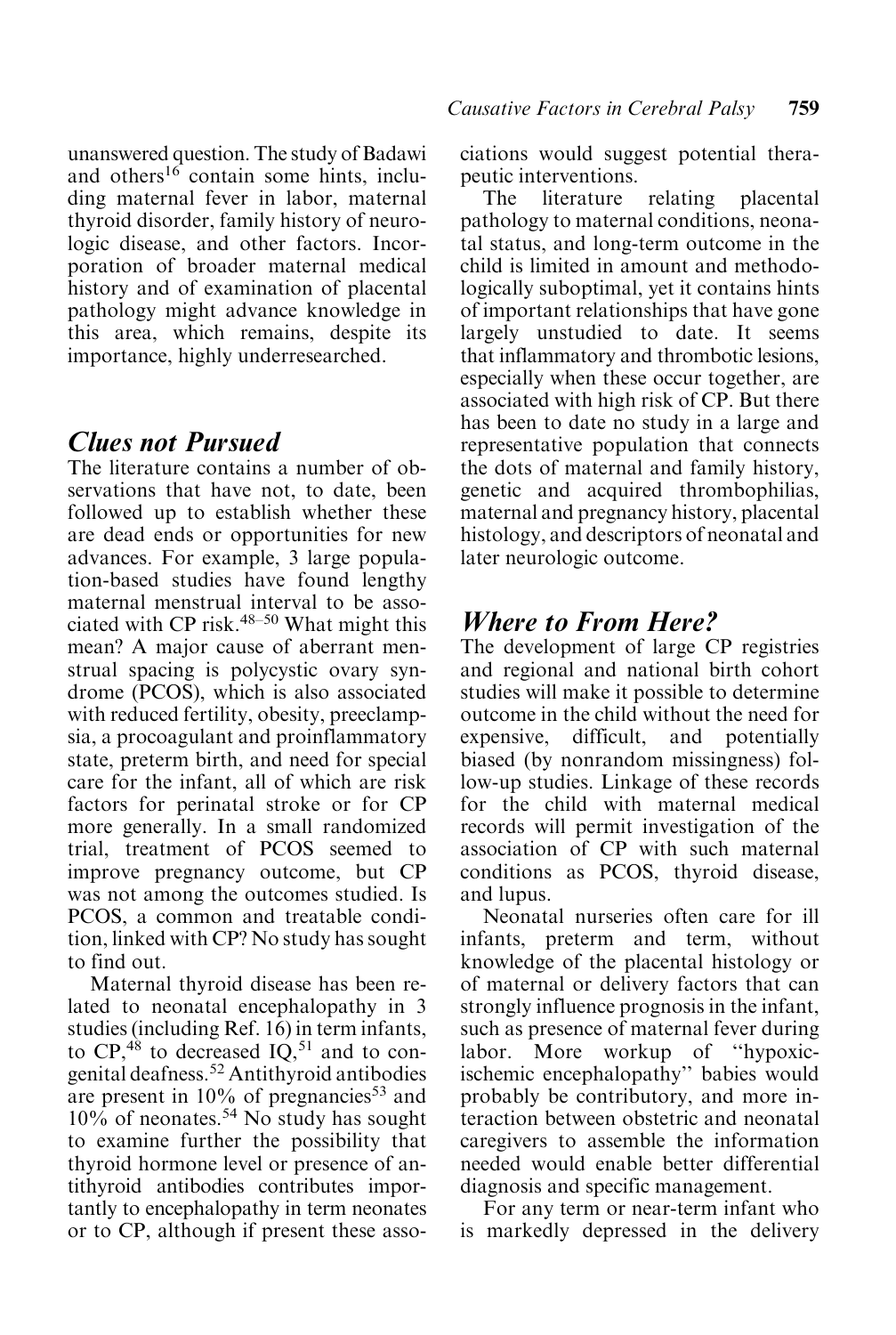#### 760 Nelson

room, the placenta should be carefully described and sent to the laboratory. Blocks should be cut in every such case, and the material reviewed by the local pathologist if there is an interested and competent pathologist available; if not, the preserved blocks should be retained for later examination. Once preserved, placental material can be examined at a later time and assembled for consensual reading by expert pathologists. Consensus building on methodology and interpretation of placental pathology and studies relating to outcome in the child are needed.

# **Conclusions**

The literature on the etiology of CP is impressive in its perseverative preoccupation with birth asphyxia despite evidence that this is a minor part of the whole picture, and despite the failure of interventions based on the birth asphyxia hypothesis to lead to effective preventive strategies. Meanwhile, the biology of early brain development and the existing tantalizing hints from methodologically appropriate clinical studies (see above) have gone largely unexplored. We need more studies that look at observable differences between the maternal, birth, and neonatal histories of babies who do and those who do not develop CP, and of babies who do and do not develop conditions antecedent to CP such as neonatal encephalopathy and perinatal stroke. We need to know more about infection, inflammation, and fever and how the link to fetal brain injury could be minimized. Focus on other environmental risk factors including such common factors as inflammation and dehydration that might interact with genetic vulnerabilities is sorely needed, because it will be through management of these environmental factors that important preventive strategies may become feasible.

## References

- 1. Eastman NJ, DeLeon M. The etiology of cerebral palsy. Am J Obstet Gynecol. 1955; 69:950–961.
- 2. Neville B. Congenital DOPA-responsive disorders: a diagnostic and therapeutic challenge to the cerebral palsies? Dev Med Child Neurol. 2007;49:85.
- 3. Wu YW, Croen LA, Shah SJ, et al. Cerebral palsy in a term population: risk factors and neuroimaging findings. Pediatrics. 2006;118:690–697.
- 4. Nelson KB, Grether JK. Maternal infection and cerebral palsy in infants of normal birth weight. JAMA. 1997;278: 207–211.
- 5. Nelson KB, Grether JK. Potentially asphyxiating conditions and spastic cerebral palsy in infants of normal birth weight. Am J Obstet Gynecol. 1998;179: 507–513.
- 6. Nelson KB, Grether JK, Cummins SK. Twinning and cerebral palsy: experience in four northern California counties, births 1983 through 1985. Pediatr. 1993; 92:854–885.
- 7. Van den Broeck C, Himpens E, Vanhaesebrouck P, et al. Influence of gestational age on the type of brain injury and neuromotor outcome in high-risk neonates. Eur J Pediatr. 2007 [Epub ahead of print, November, 17].
- 8. Wu YW, Lindan CE, Henning LH, et al. Neuroimaging abnormalities in infants with congenital hemiparesis. Pediatr Neurol. 2006;35:191–196.
- 9. Zupan V, Gonzalez P, Lacaze-Masmonteil T, et al. Periventricular leukomalacia: risk factors revisited. Dev Med Child Neurol. 1996;38:1061–1067.
- 10. Marret S, Marpepau L, Benichou J. Benefit of magnesium sulfate given before very preterm birth to protect infant brain. Pediatrics. 2008;121:225–226.
- 11. Rennie JM, Hagmann CF, Robertson NJ. Outcome after intrapartum hypoxic ischaemia at term. Semin Fetal Neonatal Med. 2007;12:398–407.
- 12. Wu YW, Backstrand KH, Zhao S, et al. Declining diagnosis of birth asphyxia in California: 1991-2000. Pediatrics. 2004; 114:1584–1590.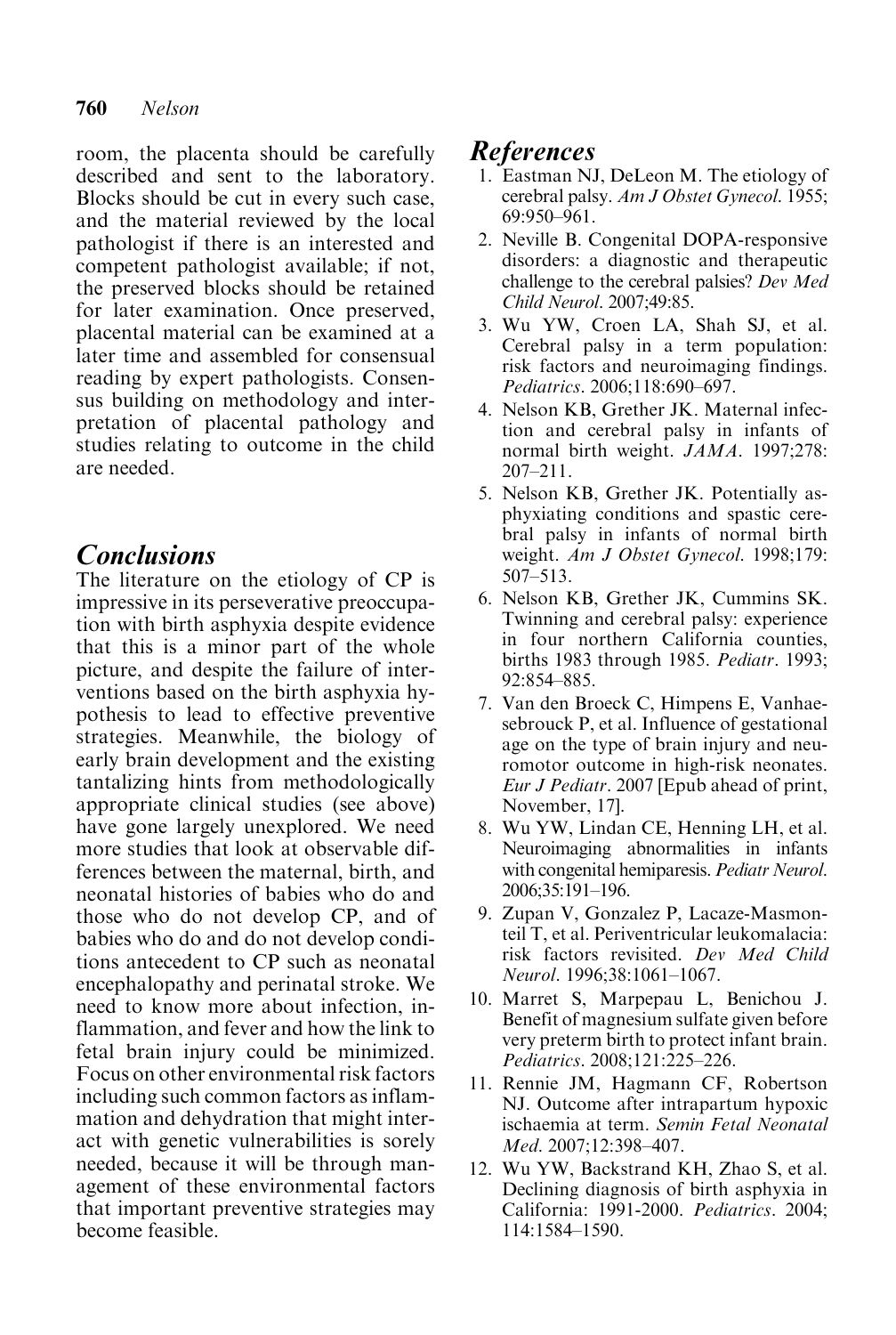- 13. Nelson KB, Ellenberg JH. Obstetric complications as risk factors for cerebral palsy or seizure disorders. JAMA. 1984;251: 1843–1848.
- 14. Evans K, Rigby AS, Hamilton P, et al. The relationships between neonatal encephalopathy and cerebral palsy: a cohort study. J Obstet Gynaecol. 2001;21: 114–120.
- 15. Ellenberg JH, Nelson KB. Cluster of perinatal events identifying infants at high risk for death or disability. J Pediatr. 1988;113:546–552.
- 16. Badawi N, Kurinczuk JJ, Keogh JM. Antepartum risk factors for newborn encephalopathy: the Western Australian case-control study. *BMJ*. 1998;317: 1549–1553.
- 17. Rouse DJ, Landon M, Leveno KJ, et al. The Maternal-Fetal Medicine Units cesarean registry: chorioamnionitis at term and its duration-relationship to outcomes. Am J Obstet Gynecol. 2004;191:211–216.
- 18. Piper JM, Newton ER, Berkus MD, et al. Meconium: a marker for peripartum infection. Obstet Gynecol. 1998;91:741–748.
- 19. Greene MF. Obstetricians still await a deus ex machina. N Engl J Med. 2007;355: 2247–2248.
- 20. Natale R, Dodman N. Birth can be a hazardous journey: electronic fetal monitoring does not help. J Obstet Gynaecol Can. 2003;25:1007–1009.
- 21. Montenegro MA, Cendes F, Saito H, et al. Intrapartum complications associated with malformations of cortical development. J Child Neurol. 2005;20: 675–678.
- 22. Wu YW, Escobar GJ, Grether JK, et al. Chorioamnionitis and cerebral palsy in term and near-term infants. JAMA. 2003; 290:2677–2684.
- 23. Gibson CS, Goldwater PN, MacLennan AH, et al. Fetal exposure to herpesviruses may be associated with pregnancyinduced hypertensive disorders and preterm birth in a Caucasian population. BJOG. 2008;115:492–500.
- 24. Goldenberg RL, Culhane JF, Iams JD, et al. Epidemiology and causes of preterm birth. Lancet. 2008;371:75–84.
- 25. Curry CJ, Bhullar S, Holmes J, et al. Risk factors for perinatal arterial stroke:

a study of 60 mother-infant pairs. Pediatr Neurol. 2007;37:99–107.

- 26. Lawrence LT, Moley KH. Epigenetics and assisted reproductive technologies: human imprinting syndromes. Semin Reprod Med. 2008;26:143–152.
- 27. Gilles FH, Leviton A, Kerr CS. Endotoxin leucoencephalopathy in the telencephalon of the newborn kitten. J Neurol Sci. 1976:27:183-191.
- 28. Grether JK, Nelson KB. Maternal infection and cerebral palsy in infants of normal birth weight. JAMA. 1997;278: 207–211. Erratum in JAMA. 1998;279:118.
- 29. Michaud A-P, Bauman NM, Burke DK, et al. Spastic diplegia and other motor disturbances in infants receiving interferon-alpha. Laryngoscope. 2004;114: 1231–1236.
- 30. Willoughby RE Jr, Nelson KB. Chorioamnionitis and brain injury. Clin Perinatol. 2002;29:603–621.
- 31. Schulzke S, Weber P, Leutschg J, et al. Incidence and diagnosis of unilateral arterial cerebral infarction in newborn infants. J Perinat Med. 2005;33:170–175.
- 32. McDonald DGM, Kelehan P, McMenamin JB, et al. Placental fetal thrombotic vasculopathy is associated with neonatal encephalopathy. Hum Pathol. 2004;35: 875–880.
- 33. Lee J, Croen LA, Backstrand KH, et al. Maternal and infant characteristics associated with perinatal arterial stroke in the infant. JAMA. 2005;293:723–729.
- 34. James AH, Bushnell CD, Jamison MG, et al. Incidence and risk factors for stroke in pregnancy and the puerperium. Obstet Gynecol. 2005;106:509–516.
- 35. Kraus FT, Acheen VI. Fetal thrombotic vasculopathy in the placenta: cerebral thrombi and infarcts, coagulopathies, and cerebral palsy and thrombi in placental vessels of the fetus: insights from litigation. Hum Pathol. 1999;30:759-769.
- 36. Pharoah PO. Prevalence and pathogenesis of congenital anomalies in cerebral palsy. Arch Dis Child Fetal Neonatal Ed. 2007;92:F489–F493.
- 37. Scher AI, Petterson B, Blair E, et al. The risk of mortality or cerebral palsy in twins: a collaborative population-based study. Pediatr Res. 2002;52:671–681.